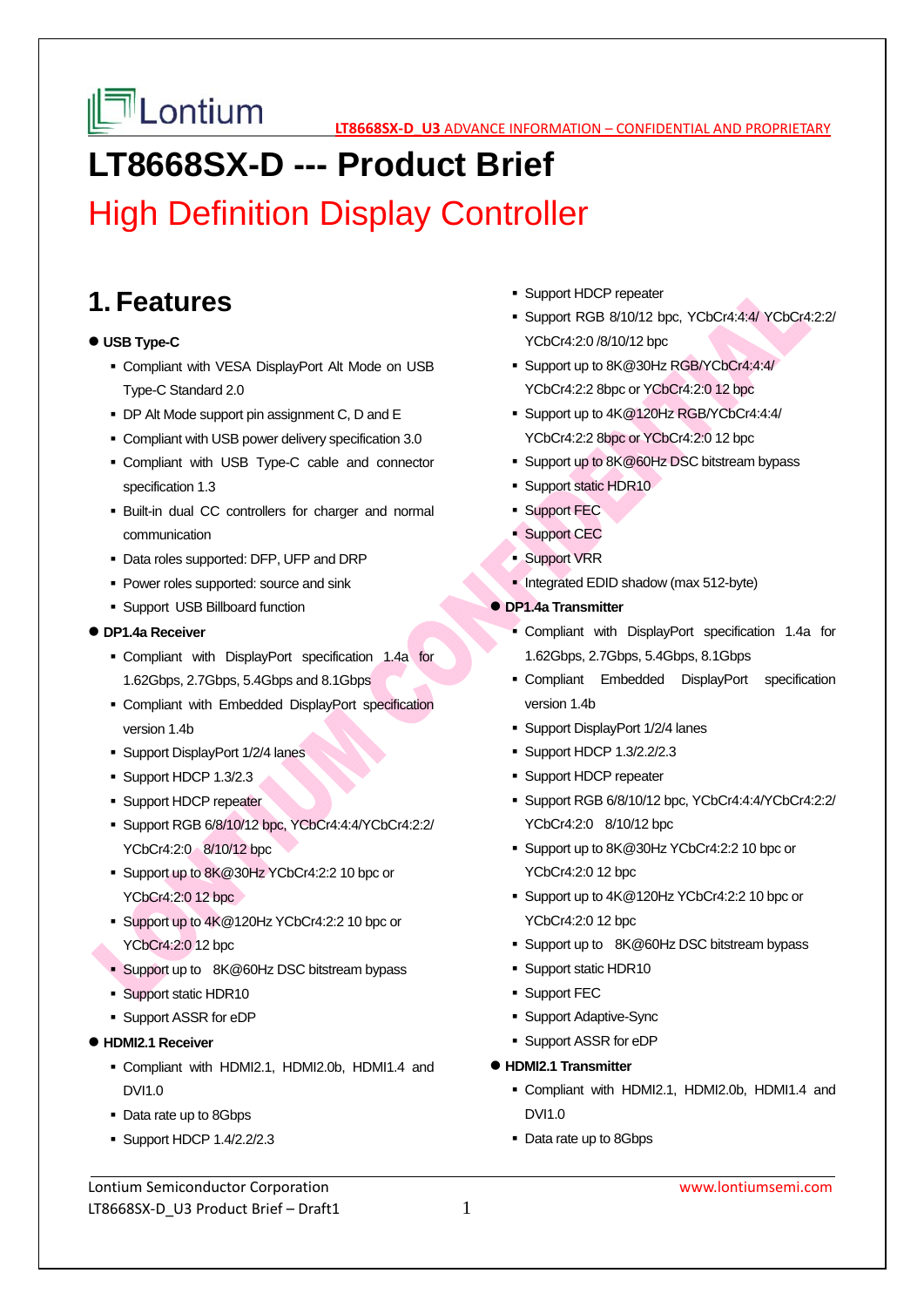# **LONTIUM LTB668SX-D U3** ADVANCE INFORMATION – CONFIDENTIAL AND PROPRIETARY

- **Support HDCP 1.4/2.2/2.3**
- **Support HDCP repeater**
- Support RGB 8/10/12 bpc, YCbCr4:4:4/ YCbCr4:2:2/ YCbCr4:2:0 /8/10/12 bpc
- Support up to 8K@30Hz RGB/YCbCr4:4:4/ YCbCr4:2:2 8bpc or YCbCr4:2:0 12 bpc
- Support up to 4K@120Hz RGB/YCbCr4:4:4/ YCbCr4:2:2 8bpc or YCbCr4:2:0 12 bpc
- Support up to 8K@60Hz DSC bitstream bypass
- **Support static HDR10**
- **Support FEC**
- **Support CEC**

## **Four-Port LVDS Transmitter**

- Compatible with VESA and JEIDA standard
- Support 1/2/4 configurable ports
- 1 Clock lane and 3/4/5 configurable data lanes per port
- Data rate up to 1.2Gbps per data lane
- Support up to 4K@60Hz
- Programmable transmitter swing
- **Support SSC**

### **Four-Port MIPI® DSI/CSI Transmitter**

- Compliant with D-PHY1.2 & DSI 1.3 & CSI-2 1.3  $\pm$  1 clock lane, and 1/2/3/4 configurable data lanes, and 8 configurable data lanes only for CSI;2.5Gbps per data lane
- Compliant with C-PHY1.0 & DSI-2 1.0 & CSI-2 2.0; 1/2/3 configurable data lanes; 5.7Gbps per data lane
- Support 1/2/4 configurable ports and only 1 port for CSI D-PHY 8lanes mode
- Support up to 8K@30Hz YUV422 8bit for CSI D-PHY 8lanes mode
- Support up to  $4K@120Hz$
- Support up to 8K@60Hz DSC bitstream bypass
- **Support overlap mode**
- DSI Support 16/20/24-bit YCbCr4:2:2, 16/18/24/30-bit RGB
- CSI Support RGB888/666/565, YUV422 8/10bit, YUV420 8bit(legacy)
- Support side by side 3D
- **eDP1.4 / eDPx Transmitter** 
	- Compliant Embedded DisplayPort specification

version 1.4

- Support resolution up to 4K@60Hz
- Support RGB/YUV 8/10-bit
- Support eDP transmitter up to 8 lane with 5.4Gbps link rate
- **Support 8 pairs eDPx @3Gbps interface**
- Support ASSR for eDP
- **Support SSC**

### **Video Process**

- Vertical blanking interval expansion
- Video format conversion for I to P
- Rotate 90, 270 degree
- Frame rate control function
- 3D format conversion: frame packing 3D to side by side 3D
- Gamma and LUM adjustment
- Zoom scaling up and down(4K max)
- Support font-based and bit-map OSD

### **Digital Audio Output**

- **I2S** interface supports up to 8-channel audio, with sample rates of 32~192 KHz and sample sizes of 16~24 bits
- SPDIF interface supports PCM, Dolby digital, DTS digital audio at up to 192KHz frame rate
- Compliant with IEC60958 or IEC61937

## **DSC Decoder and Encoder**

- Compliant with DSC 1.2a
- Support up to hactive 4096
- Support up to pixel clock 1.2GHz
- Support 1/2/4 slices
- Support color space RGB, YCbCr4:4:4, YCbCr4:2:2, and YCbCr4:2:0
- Support color depth 8bit and 10bit
- Support bpp precision 1 bit
- **Support only constant refresh rate**

### **Miscellaneous**

- CSC: RGB <-> YUV444 <-> YUV422<-> YUV420
- Integrated 100/400KHz I2C slave
- External oscillator 25MHz, +/-50ppm
- **Integrated microprocessor**
- Embedded DRAM
- Embedded SPI flash for firmware and HDCP keys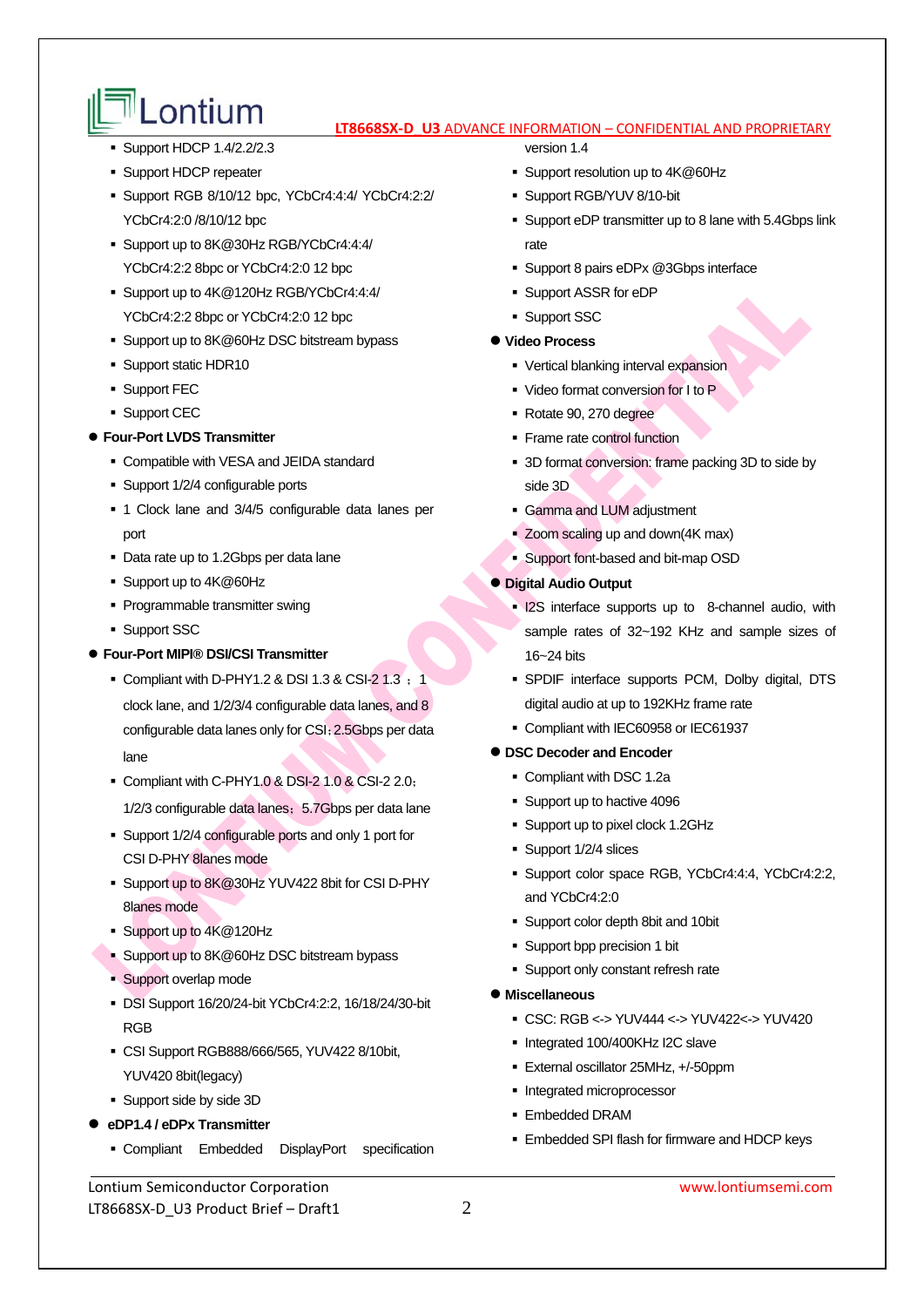# **LONTIUM** ET ABOUS ADVANCE INFORMATION – CONFIDENTIAL AND PROPRIETARY

- **Support backlight control**
- Firmware update through SPI or I2C or USB interface
- Power supply: 3.3V, 1.1V and 1.8V

## **2. General Description**

LT8668SX-D can be configured to work under HDMI2.1 standard with maximum 8Gbps data rate.

LT8668SX-D also can be configured to work under DP1.4a with up to 8.1Gbps data rate.

For LVDS output, LT8668SX-D can be configured as single, dual or quad-port LVDS with 1 high-speed clock lane, and 3~5 high-speed data lanes, operating at maximum 1.2Gbps per lane, which can support a total bandwidth of up to 24Gbps. LT8668SX-D supports flexible video data mapping path for 2D and side by side 3D applications.

For MIPI output, LT8668SX-D features configurable single-port or dual-port or quad-port MIPI®DSI/CSI with 1 high-speed clock lane and 1~4 high-speed data lanes operating at maximum 2.5Gbps per lane with D-PHY, which can support a total bandwidth of up to 40Gbps for four port. Also support 5.7Gbps per lane with C-PHY, which can support a total bandwidth of up to 68.4Gbps for four port.

For eDP1.4 output, it consists of 8 data lanes,

supporting RBR (1.62Gbps), HBR (2.7Gbps) and HBR2 (5.4Gbps) link speeds. The build-in optional SSC function reduces EMI effect on EMI-concerned system application.

For eDPx output, it consists of 8 data lanes, with operating at maximum 3Gbps per lane, can support 4K@60Hz.

For video process, SDRAM controller is built-in and bandwidth up to 3733Mbps, support 2Gbx16 SDRAM organization.

Two digital audio output interfaces are available I2S and SPDIF. The I2S interface supports 8-ch LPCM and the SPDIF interface supports 2-ch LPCM or compressed audio, both at maximum 192 KHz sample rate.

The device is capable of automatic operation which is enabled by an integrated microprocessor that uses an embedded SPI flash for firmware storage. System control is also available through the configuration I2C slave interface.

LT8668SX-D is fabricated in advanced CMOS process and implemented in 12mmx12mm BGA288 package.

## **3. Applications**

- Display System on Motherboard, Monitor
- Display System for PCs and embedded applications **Display**



## **Figure 3.1 Application Diagram**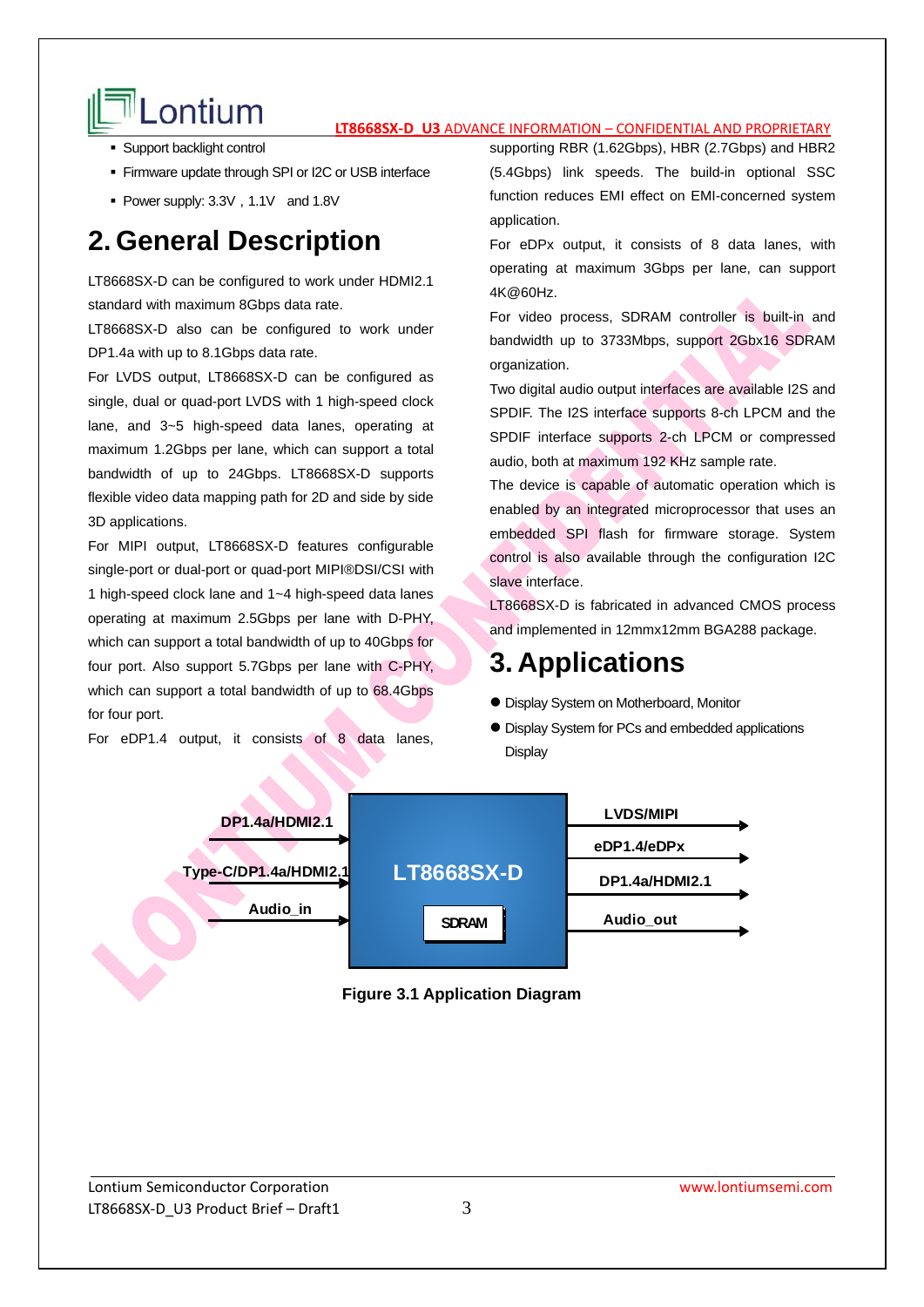

**LT8668SX-D\_U3** ADVANCE INFORMATION - CONFIDENTIAL AND PROPRIETARY

## 4. Ordering Information

| <b>Product</b><br><b>Name</b> | <b>Part Number</b>  | <b>Product</b><br><b>Status</b> | Package                  | <b>Bonding</b><br><b>Wire</b> | Grade | <b>Operating</b><br><b>Temperature</b><br>Range | <b>Stack</b><br><b>Die</b><br><b>Option</b> | <b>Packing</b><br><b>Method</b> | <b>MPQ</b> |
|-------------------------------|---------------------|---------------------------------|--------------------------|-------------------------------|-------|-------------------------------------------------|---------------------------------------------|---------------------------------|------------|
| LT8668SX-D                    | LT8668SX-D U3B03AEI | Preview                         | <b>BGA288</b><br>(12*12) | Au                            |       | TBD                                             |                                             | Trav                            | 1890pcs    |
|                               | LT8668SX-D U3B05AEI |                                 |                          |                               |       |                                                 |                                             |                                 |            |

## **Table 4.1 Ordering Information**



## **Figure 4.1 Part Number Naming Rules**